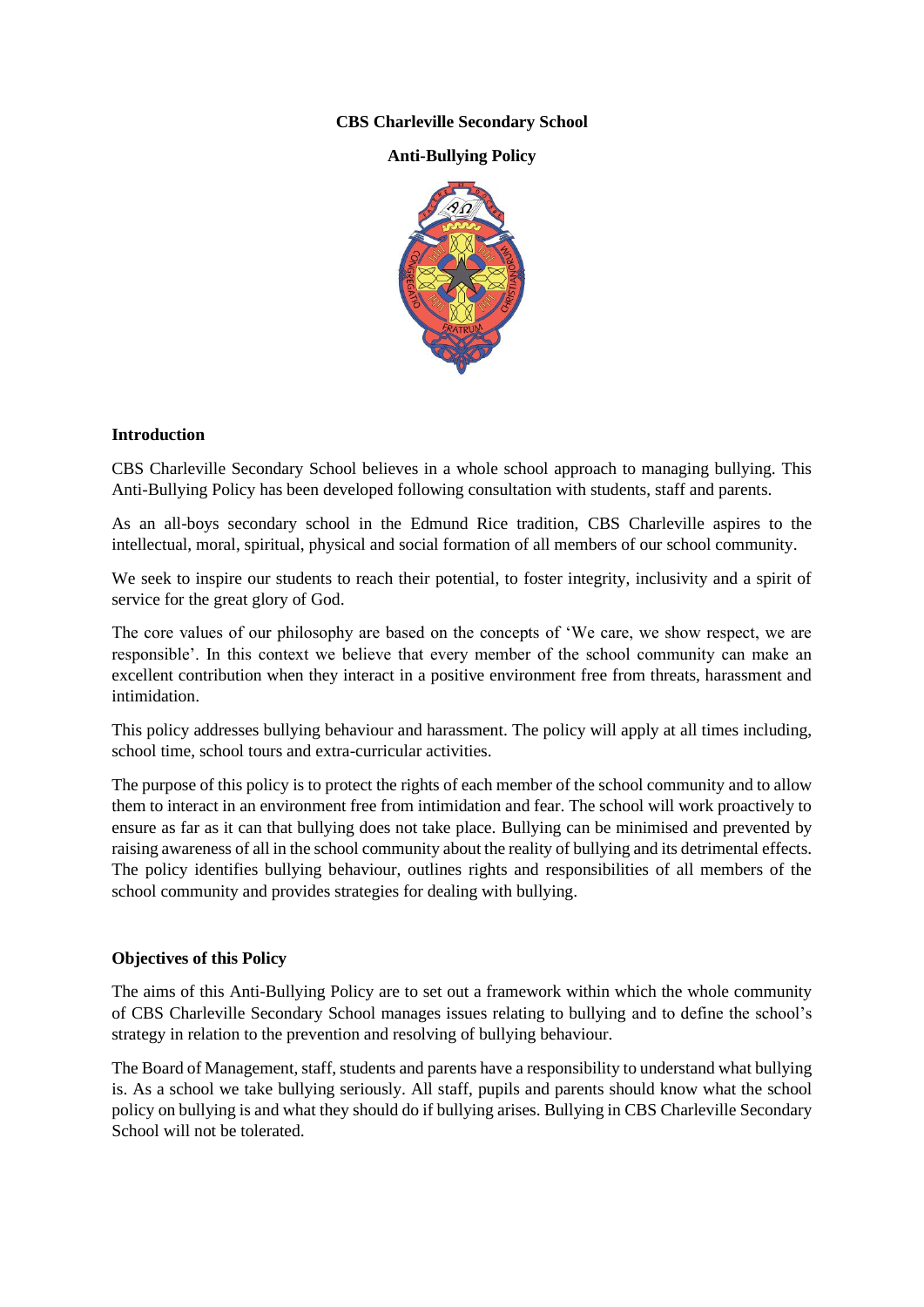#### **Statement of Rights and Responsibilities**

It is the right of every member of CBS Charleville Secondary School to work in an environment free from any form of fear or intimidation. It is the responsibility of each and every member of CBS Charleville Secondary School to ensure that bullying of any form is not tolerated and when observed or experienced, that it is reported to the appropriate person (see agreed procedures for telling, investigating, recording and responding to bullying below).

#### **Rationale**

This policy was developed as it is a priority for all partners involved in the school. We endeavour to provide a safe environment in the school for all students and staff. In accordance with the requirements of the Education (Welfare) Act 2000 and the Code of Behaviour guidelines issued by the NEWB, the Board of Management of CBS Charleville Secondary School has adopted the following Anti-Bullying Policy within the framework of the school's overall code of behaviour. This policy fully complies with the requirements of the Anti-Bullying Procedures for Primary and Post-Primary Schools which were published in September 2013.

The Board of Management recognises the very serious nature of bullying and the negative impact that it can have on the lives of pupils and is therefore fully committed to the following key principles of best practice in preventing and tackling bullying behaviour:

#### **(a) A positive school culture and climate which:**

-is welcoming of difference and diversity and is based on inclusivity;

-encourages pupils to disclose and discuss incidents of bullying behaviour in a non-threatening environment; and

-promotes respectful relationships across the school community;

- **(b) Effective leadership;**
- **(c) A school-wide approach;**
- **(d) A shared understanding of what bullying is and its impact;**

# **(e) Implementation of education and prevention strategies (including awareness raising measures) that**-

-build empathy, respect and resilience in pupils; and

-explicitly address the issues of cyber-bullying and identity-based bullying including in particular, homophobic and transphobic bullying;

-effective supervision and monitoring of pupils;

#### **(f) Effective supervision and monitoring of pupils;**

**(g) Supports for staff;**

**(h) Consistent recording, investigation and follow up of bullying behaviour (including use of established intervention strategies); and**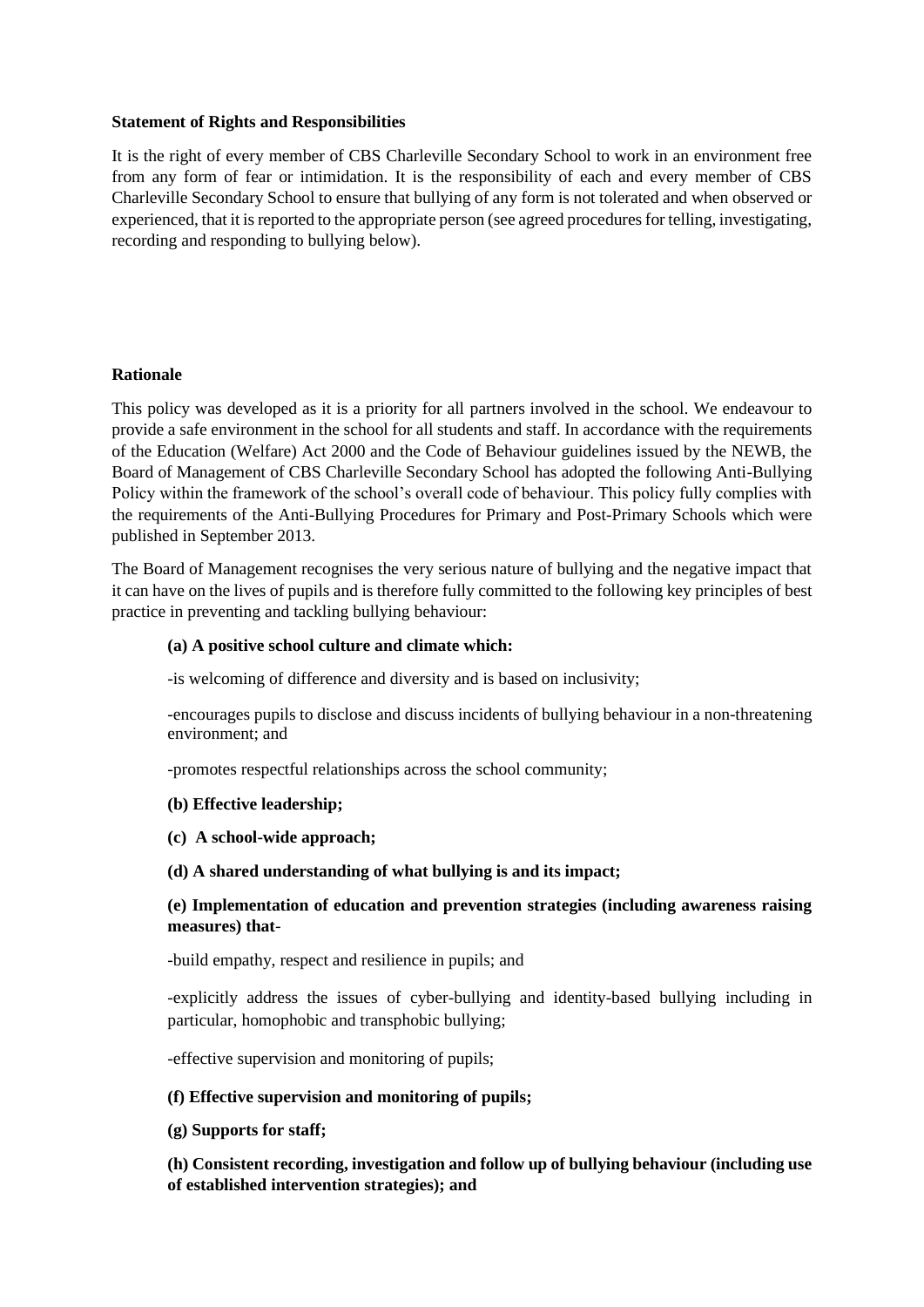**(i) On-going evaluation of the effectiveness of the anti-bullying policy.**

# **Definition of Bullying**

In accordance with the *Anti-Bullying Procedures for Primary and Post-Primary Schools* bullying is defined as follows:

Bullying is unwanted negative behaviour, verbal, psychological or physical conducted, by an individual or group against another person (or persons) and which is repeated over time.

The following types of bullying behaviour are included in the definition of bullying:

- deliberate exclusion, malicious gossip and other forms of relational bullying,
- cyber-bullying and
- identity-based bullying such as homophobic bullying, racist bullying, bullying based on a person's membership of the Traveller community and bullying of those with disabilities or special educational needs.

Isolated or once-off incidents of intentional negative behaviour, including a once-off offensive or hurtful text message or other private messaging, do not fall within the definition of bullying and should be dealt with, as appropriate, in accordance with the school's code of behaviour.

However, in the context of this policy, placing a once-off offensive or hurtful public message, image or statement on a social network site or other public forum where that message, image or statement can be viewed and/or repeated by other people will be regarded as bullying behaviour.

Negative behaviour that does not meet this definition of bullying will be dealt with in accordance with the school's code of behaviour.

#### **Types of Bullying**

**The following are some of the types of bullying behaviour that can occur:**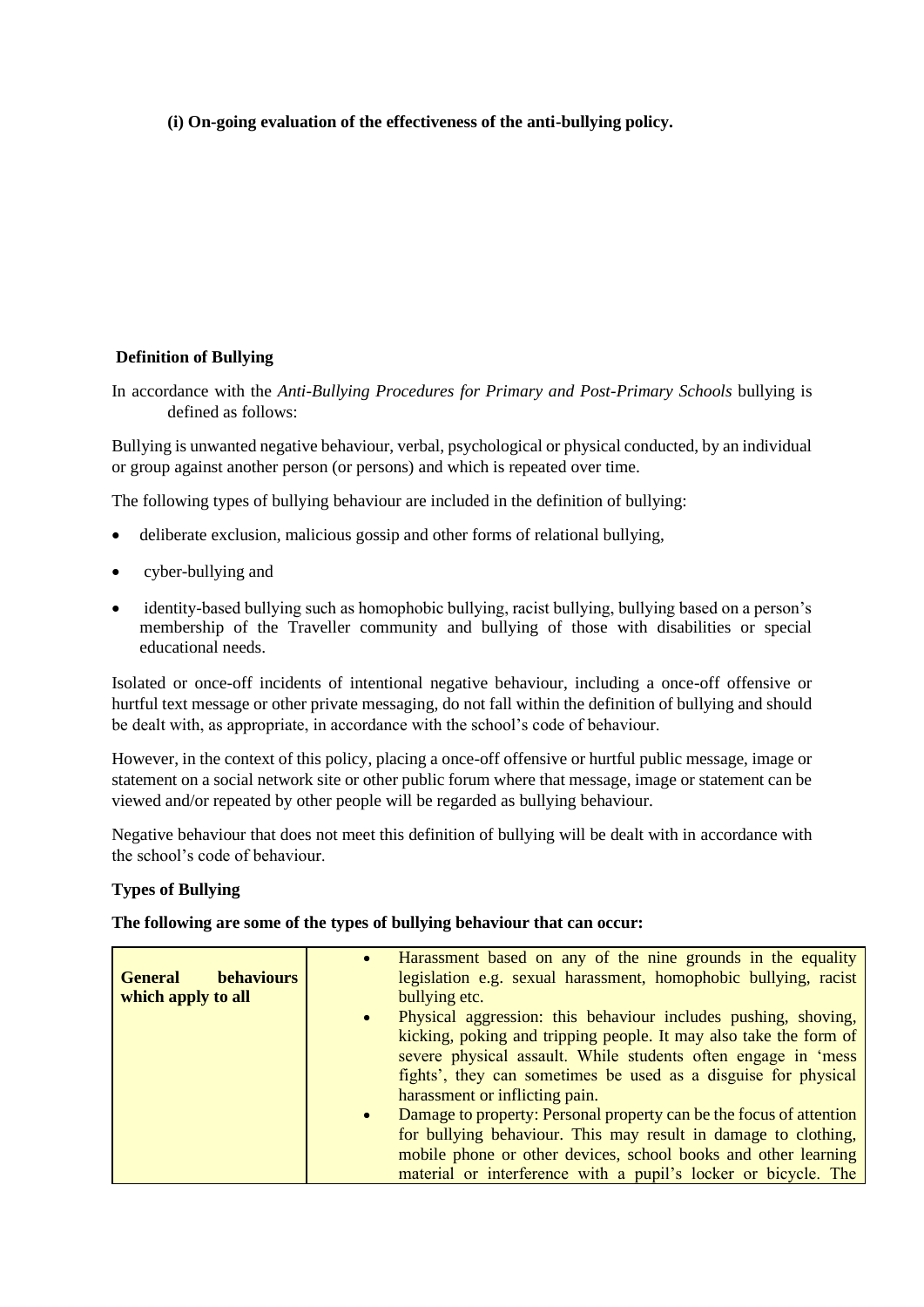|                       | contexts of school bags and pencil cases may be scattered on the<br>floor. Items of personal property may be defaced, broken, stolen or<br>hidden.<br>Name calling: persistent name-calling directed at the same<br>$\bullet$<br>individual(s) which hurts, insults or humiliates should be regarded<br>as a form of bullying behaviour. Often name-calling of this type<br>refers to physical appearance, e.g., size or clothes worn. Accent or<br>distinctive voice characteristics may attract negative attention.<br>Academic ability can also provoke name calling. This tends to<br>operate at two extremes. There are those who are singled out for<br>attention because they are perceived to be weak academically. At<br>the other extreme there are those who, because they are perceived<br>as high achievers, are also targeted.<br>Slagging<br>$\bullet$<br>The production, display or circulation of written words, pictures or<br>other materials aimed at intimidating another person<br>Offensive graffiti<br>$\bullet$<br>Extortion: demands for money may be made, often accompanied by<br>$\bullet$<br>threats (sometimes carried out in the event of the targeted pupil not<br>delivering on the demand). A pupil may also be forced into theft of<br>property for delivery to another who is engaged in bullying<br>behaviour.<br>Intimidation: Some bullying behaviour takes the form of<br>$\bullet$<br>intimidation: it may be based on the use of very aggressive body<br>language with the voice being used as a weapon.<br>Insulting or offensive gestures<br>Invasion of personal space                    |
|-----------------------|-----------------------------------------------------------------------------------------------------------------------------------------------------------------------------------------------------------------------------------------------------------------------------------------------------------------------------------------------------------------------------------------------------------------------------------------------------------------------------------------------------------------------------------------------------------------------------------------------------------------------------------------------------------------------------------------------------------------------------------------------------------------------------------------------------------------------------------------------------------------------------------------------------------------------------------------------------------------------------------------------------------------------------------------------------------------------------------------------------------------------------------------------------------------------------------------------------------------------------------------------------------------------------------------------------------------------------------------------------------------------------------------------------------------------------------------------------------------------------------------------------------------------------------------------------------------------------------------------------------------------------------------|
| <b>Cyber-bullying</b> | A combination of any of the types listed.<br>$\bullet$<br>This type of bullying is increasingly common and continuously evolving. It is<br>bullying carried out through the use of information and communication<br>technologies such as text, social network sites, e-mail, instant messaging (IM),<br>apps, gaming sites, chat-rooms and other online technologies. Being the target<br>of inappropriate or hurtful messages is the most common form of online<br>bullying. As cyber-bullying uses technology to perpetrate bullying behaviour<br>and does not require face to face contact, cyber-bullying can occur at any time<br>(day or night). Many forms of bullying can be facilitated through cyber-bullying.<br><b>Denigration:</b> Spreading rumors, lies or gossip to hurt a person's<br>reputation<br>Harassment: Continually sending vicious, mean or disturbing<br>$\bullet$<br>messages to an individual<br><b>Impersonation:</b> Posting offensive or aggressive messages under<br>$\bullet$<br>another person's name<br>Flaming: Using inflammatory or vulgar words to provoke an online<br>$\bullet$<br>fight<br>Trickery: Fooling someone into sharing personal information<br>$\bullet$<br>which you then post online<br><b>Outing:</b> Posting or sharing confidential or compromising<br>$\bullet$<br>information or images<br><b>Exclusion:</b> Purposefully excluding someone from an online group<br>Cyber stalking: Ongoing harassment and denigration that causes a<br>person considerable fear for his/her safety, such as: silent phone<br>calls, abusive telephone calls, texts or e-mails,<br>abusive |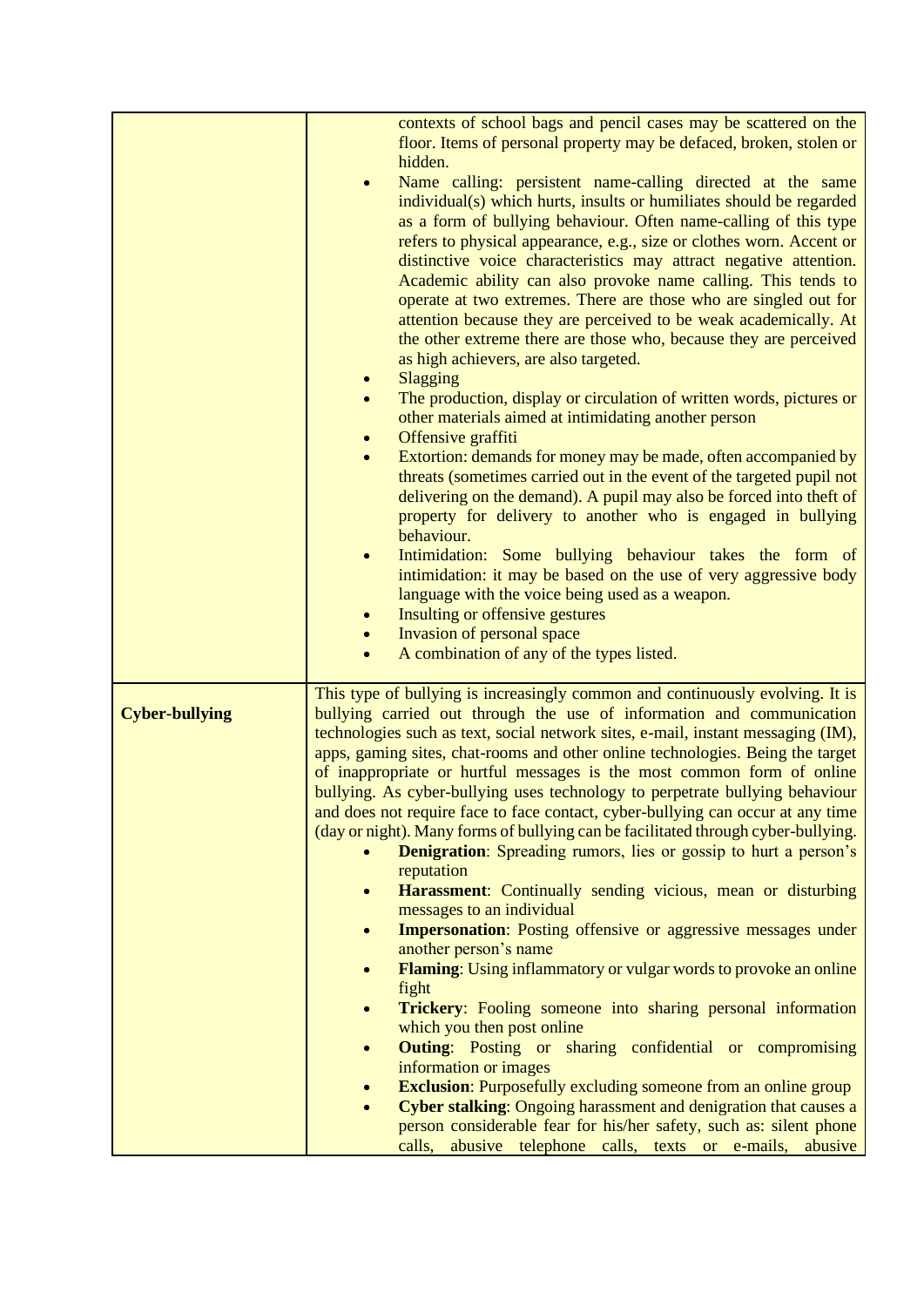|                                  | communications on social networks, abusive website comments,<br>blogs or pictures.                                                                             |
|----------------------------------|----------------------------------------------------------------------------------------------------------------------------------------------------------------|
| <b>Identity Based Behaviours</b> |                                                                                                                                                                |
|                                  | Including any of the nine discriminatory grounds mentioned in Equality Legislation (gender including                                                           |
| the Traveller community).        | transgender, civil status, family status, sexual orientation, religion, age, disability, race and membership of                                                |
|                                  | Spreading rumours about a person's sexual orientation<br>$\bullet$                                                                                             |
| Homophobic<br>and                | Taunting a person of a different sexual orientation                                                                                                            |
| <b>Transgender</b>               | Physical intimidation or attacks                                                                                                                               |
|                                  | <b>Threats</b>                                                                                                                                                 |
|                                  | Discrimination, prejudice, comments or insults about colour,<br>$\bullet$                                                                                      |
| nationality,<br>Race,            | nationality, culture, social class, religious beliefs, ethnic or traveller                                                                                     |
| background<br>and                | background                                                                                                                                                     |
| membership<br>of<br>the          | Exclusion on the basis of any of the above                                                                                                                     |
| <b>Traveller community</b>       |                                                                                                                                                                |
| <b>Isolation / exclusion</b>     | This occurs when a person is deliberately isolated, excluded or ignored by some                                                                                |
|                                  | or all of the class group. This practice is usually initiated by the person engaged                                                                            |
|                                  | in bullying behaviour and can be difficult to detect. It may be accompanied by                                                                                 |
|                                  | writing insulting remarks about the pupil in public places, by passing around<br>notes about or drawings of the pupil or by whispering insults about them loud |
|                                  | enough to be heard.                                                                                                                                            |
|                                  |                                                                                                                                                                |
|                                  | This involves manipulating relationships as a means of bullying. Behaviours                                                                                    |
|                                  | include:<br>Malicious gossip                                                                                                                                   |
| <b>Relational</b>                | Isolation & exclusion<br>$\bullet$                                                                                                                             |
|                                  | Ignoring                                                                                                                                                       |
|                                  | Excluding from the group                                                                                                                                       |
|                                  | Taking someone's friends away<br><b>Spreading rumours</b>                                                                                                      |
|                                  | <b>Breaking confidence</b>                                                                                                                                     |
|                                  | Talking loud enough so that the victim can hear                                                                                                                |
| <b>Sexual</b>                    | Unwelcome or inappropriate sexual comments or touching                                                                                                         |
|                                  | Harassment                                                                                                                                                     |
|                                  |                                                                                                                                                                |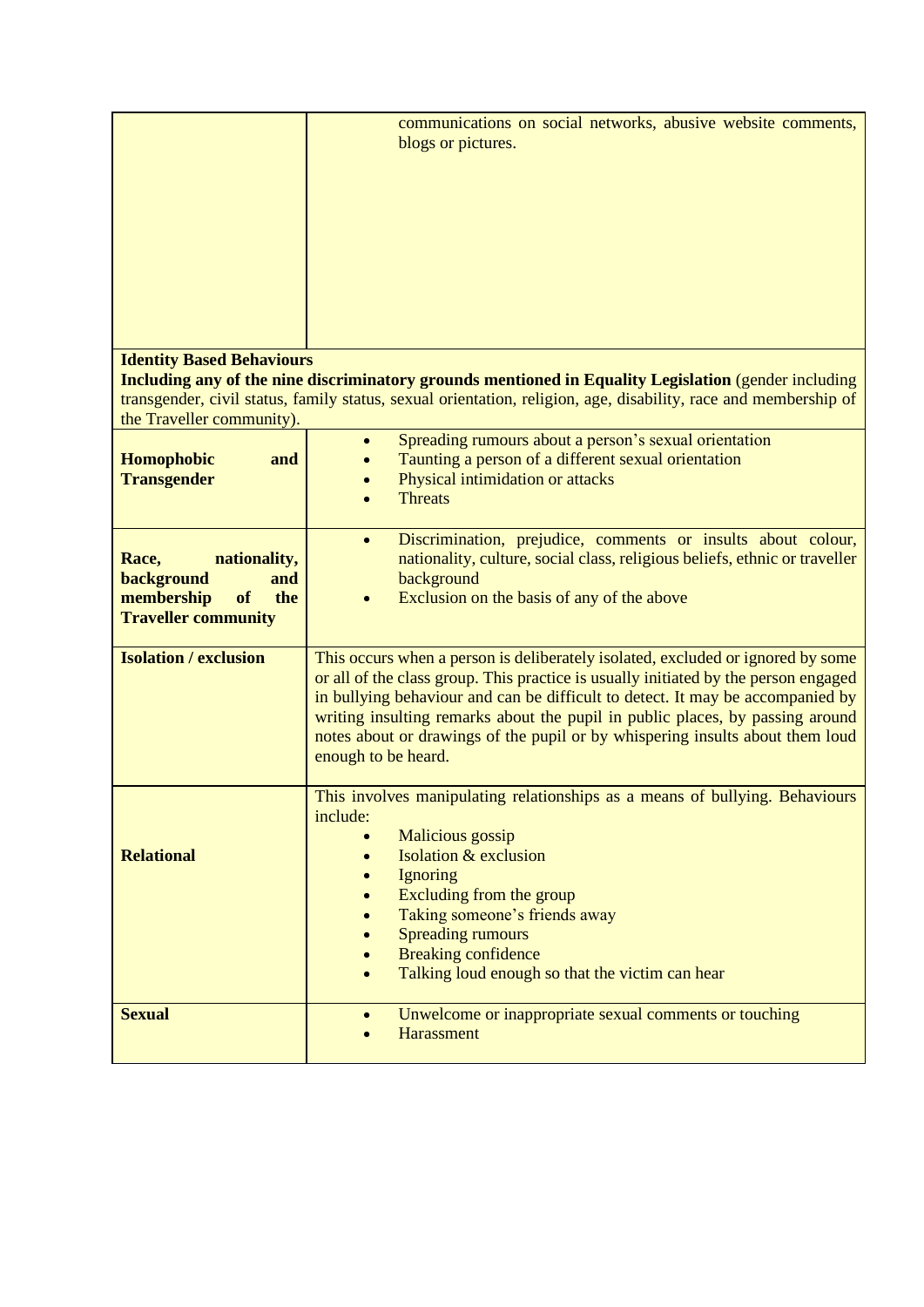| <b>Educational</b> | Name calling<br>• Taunting others because of their disability or learning needs<br>• Taking advantage of some pupils' vulnerabilities and limited capacity<br>to recognise and defend themselves against bullying<br>• Taking advantage of some pupils' vulnerabilities and limited capacity<br>to understand social situations and social cues.<br>• Mimicking a person's disability<br>Setting others up for ridicule<br>$\bullet$ |
|--------------------|--------------------------------------------------------------------------------------------------------------------------------------------------------------------------------------------------------------------------------------------------------------------------------------------------------------------------------------------------------------------------------------------------------------------------------------|
|                    |                                                                                                                                                                                                                                                                                                                                                                                                                                      |
|                    |                                                                                                                                                                                                                                                                                                                                                                                                                                      |

**The means of bullying are constantly changing and types of bullying behaviour can be expanded in light of the experience of the school.** 

# **Education and Prevention Strategies**

The relevant teachers for investigating and dealing with bullying are as follows:

- Class Teacher
- Class Tutor
- Guidance Counsellor
- Year Head
- Deputy Principal
- **Principal**

The education and prevention strategies used by the school are as follows:

- A school-wide approach involving staff, students and parents is adopted to prevent bullying in the school. The school through curricular and extra-curricular programmes provides the students with opportunities to develop a positive sense of self-worth.
- The school works to raise the awareness of bullying so that all members of the school community understand what bullying is and how it is dealt with. A high degree of vigilance is used throughout the college to ensure that bullying behaviour is identified and tackled.
- Those members of the wider community who come directly into daily contact with pupils are encouraged to play a positive role in assisting the school to counter bullying behaviour by reporting any such behaviour.
- The school encourages a culture of telling, with particular emphasis on the importance of bystanders. In this way students gain confidence in 'telling'. It is made clear to pupils that when they report incidents of bullying they are not considered to be telling tales but are behaving responsibly.
- The school's Anti-Bullying policy is discussed with pupils and parent(s)/guardian(s) are asked to read the policy in the student journal at the beginning of each year, and students newly enrolled and their parent(s)/guardian(s) sign an extract from the policy.
- The issue of inclusion is dealt with in SPHE, CSPE, Religion and RSE.
- All subjects attempt to foster an attitude of respect for all by promoting the value of diversity, addressing prejudice and stereotyping and highlighting the unacceptability of bullying behaviour.
- The policy is published on the school website.
- Supervision takes place before school, during break, lunch and after school. All teaching and non-teaching staff are aware of the importance of noting any unacceptable behaviour.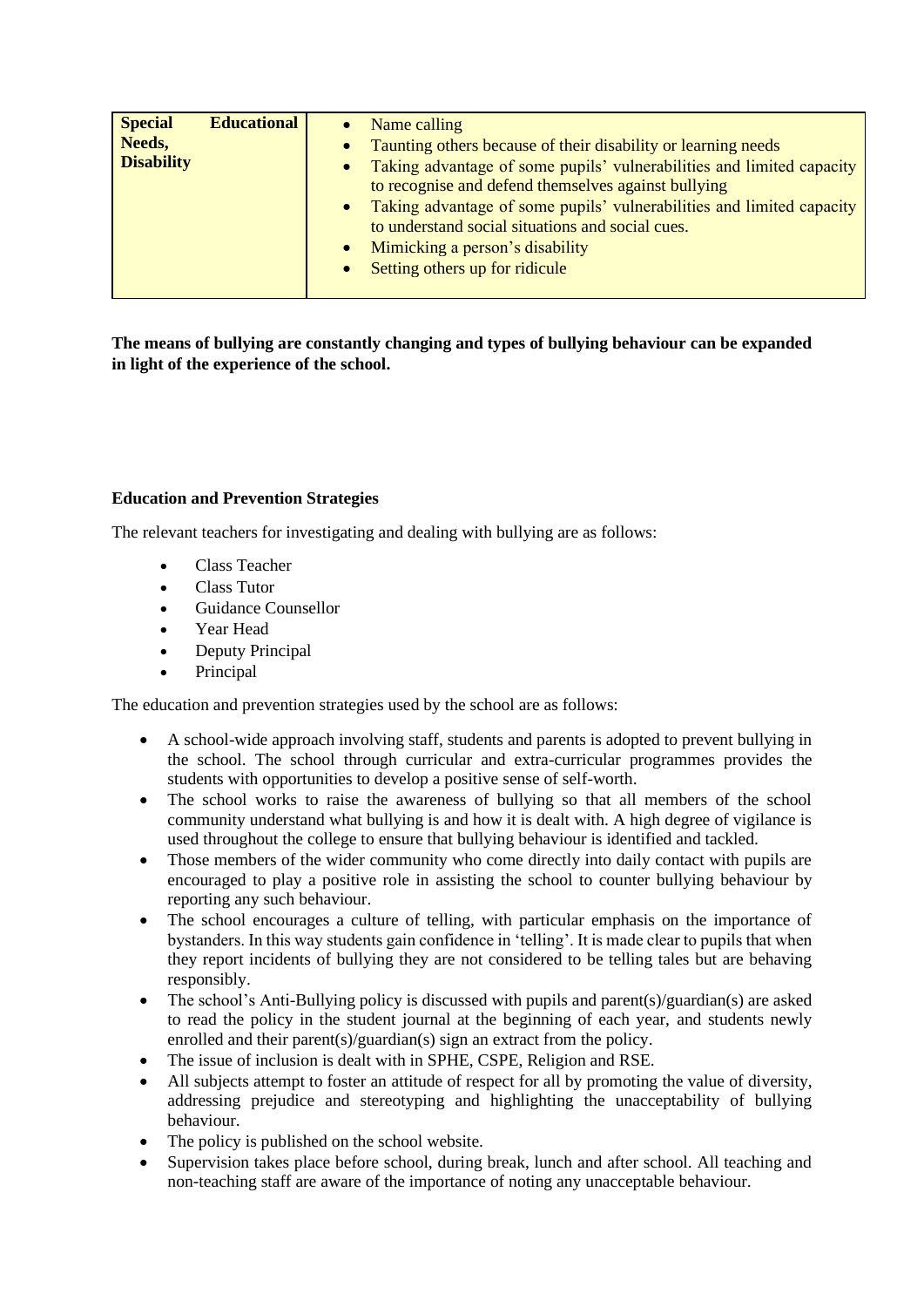- The school operates a Student Council and each year has student representatives.
- First year students are assigned mentors who support them in the transition from primary school.
- The school operates an E-Learning Policy.

## **Implementation of curricula**

- The SPHE, CSPE and the RSE programmes are implemented in the school.
- Staff who deliver these programmes have opportunities for continuous professional development.
- Outside speakers are brought to the college.
- The school specifically considers the additional needs of SEN pupils with regard to programme implementation and the development of skills and strategies to enable all pupils to respond appropriately.

# **Links to Other Policies**

This Anti-Bullying Policy is linked to the Code of Behaviour, Child Safeguarding Statement and Risk Assessment, E-Learning Policy, SPHE and CSPE department plans.

# **Investigation and Follow Up Procedures**

The primary aim in investigating and dealing with bullying is to resolve any issues and to restore, as far as is practicable, the relationships of the parties involved (rather than to apportion blame).

- In investigating and dealing with bullying, the (relevant) teacher exercises his/her professional judgement to determine whether bullying has occurred and how best the situation might be resolved.
- Parents and pupils are required to co-operate with any investigation and assist the college in resolving any issues and restoring, as far as practicable, the relationship of the parties involved as quickly as possible.
- All interviews are conducted with sensitivity and with due regard to the rights of the parties concerned. If a group are involved, where possible, each member will be interviewed individually at first. Thereafter, where appropriate, all parties may be met as a group.
- When analysing incidents of bullying behaviour, the relevant teacher seeks answers to questions of what, where, when, who and why.
- In cases where it has been determined by the relevant teacher that bullying behaviour has occurred, the parent(s)/guardian(s) of the parties involved is contacted at an early stage to inform them of the matter and explain the actions being taken.
- The school will give parent(s)/guardian(s) an opportunity of discussing ways in which they can reinforce or support the actions being taken by the school and the supports provided to the pupils;
- Where the relevant teacher has determined that a pupil has been engaged in bullying behaviour, it is made clear to him/her how he/she is in breach of the school's Anti-Bullying Policy and efforts are made to try to get him/her to see the situation from the perspective of the student being bullied;
- In any situation where disciplinary sanctions are required, this is a private matter between the pupil being disciplined, his or her parent(s)/guardian(s) and the school;

The school's procedures for investigation, follow-up and recording of bullying behaviour and the established intervention strategies used by the school for dealing with cases of bullying behaviour are as follows:

| Who to tell? | Teacher / Tutor / Year Head / Deputy Principal<br>Principal.    |
|--------------|-----------------------------------------------------------------|
|              | Any member of staff with whom the student feels<br>comfortable. |

#### **Procedures for reporting incidents**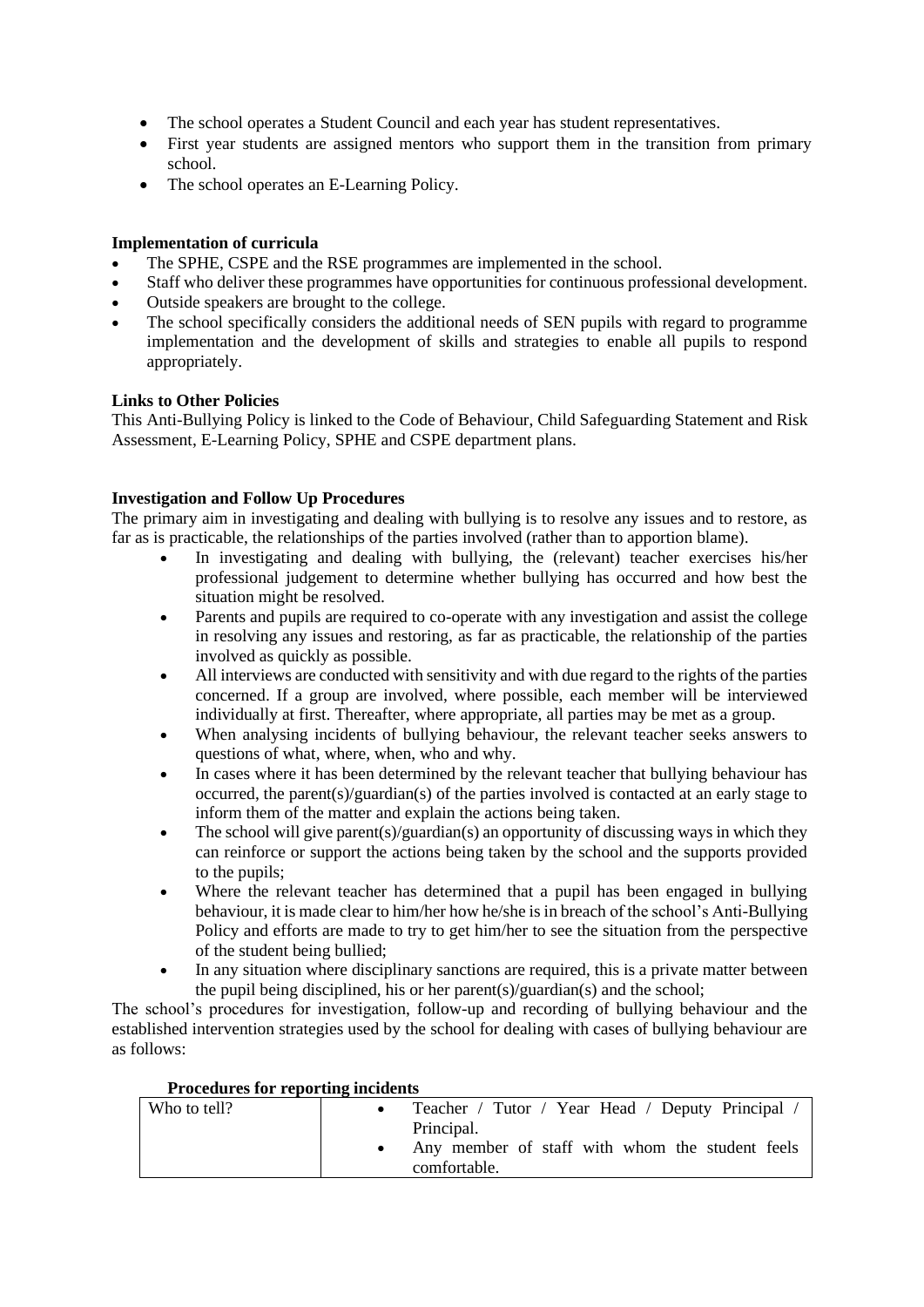|              | Student council representative.<br>$\bullet$                                                                                                                                                                                                                                                                                                                                                                                                                     |
|--------------|------------------------------------------------------------------------------------------------------------------------------------------------------------------------------------------------------------------------------------------------------------------------------------------------------------------------------------------------------------------------------------------------------------------------------------------------------------------|
| How to tell? | Direct approach to teacher at an appropriate time e.g.<br>$\bullet$<br>after class.<br>Hand up note with homework.<br>$\bullet$<br>Have a parent or friend to contact the school and speak<br>$\bullet$<br>on your behalf by phoning the school and asking to speak<br>to the Teacher / Tutor / Year Head / Deputy Principal /<br>Principal.<br>administer a<br>Teaching<br>confidential<br>staff<br>may<br>$\bullet$<br>questionnaire periodically to students. |

# **Noting and recording**

The recording of bullying incidents is done in an objective and factual manner.

# **Informal pre-determination that bullying has occurred**

- Staff keep a written record of any incidents witnessed by them or notified to them (Bullying Investigation Report Appendix 2). All incidents are reported to the relevant teacher.
- Where all reports, including anonymous reports of bullying are investigated and dealt with by the relevant teacher, the relevant teacher keeps a written record of the reports, the actions taken and any discussions with those involved reagarding same.
- The relevant teacher informs the tutor/year head / deputy principal / principal of incidents being investigated.
- If is is established by the relevant teacher that bullying has occurred, the relevant teacher keeps appropriate written records which will assist his/her efforts to resolve the issues and restore, as far as is practicable, the relationships of the parties involved.

#### **Formal-determination that bullying has occurred**

The relevant teacher will use the recording template at Appendix 1 to record the bullying behaviour in the following circumstances:

- a) In cases where he/she considers that the bullying behaviour has not been adequately and appropriately addressed within 20 school days after he/she has determined that bullying behaviour has occurred; and
- b) Where the school has decided as part of its Anti-Bullying Policy that in certain circumstances bullying behaviour must be recorded and reported immediately to the Principal or Deputy Principal as applicable. These behaviours include serious incidents and persistent bullying.
- c) Records of bullying (Appendix 1) will be maintained by the Principal / Deputy Principal.

# **Procedures to deal with reported incidents**

## **(i) Initial report / disclosure of bullying behaviour.**

| Action taken by              | Procedure                                                           | Support and/or sanction $may$    |  |
|------------------------------|---------------------------------------------------------------------|----------------------------------|--|
|                              |                                                                     | include                          |  |
| Tutor or teacher.            | Speak to students concerned                                         | Challenge the behaviour as       |  |
| Details recorded on Bullying | separately and try to resolve the                                   | being unacceptable.              |  |
| <b>Investigation Report.</b> | issue. Student may be asked to                                      | Serious talk with student(s) re: |  |
|                              | write their own account of what $\vert$ effects of their behaviour. |                                  |  |
|                              | happened.                                                           | warning.<br>Verbal<br>Student(s) |  |
|                              | Class teacher / tutor / year head   involved                        | spoken<br>to<br>and              |  |
|                              | deputy principal /<br>principal                                     |                                  |  |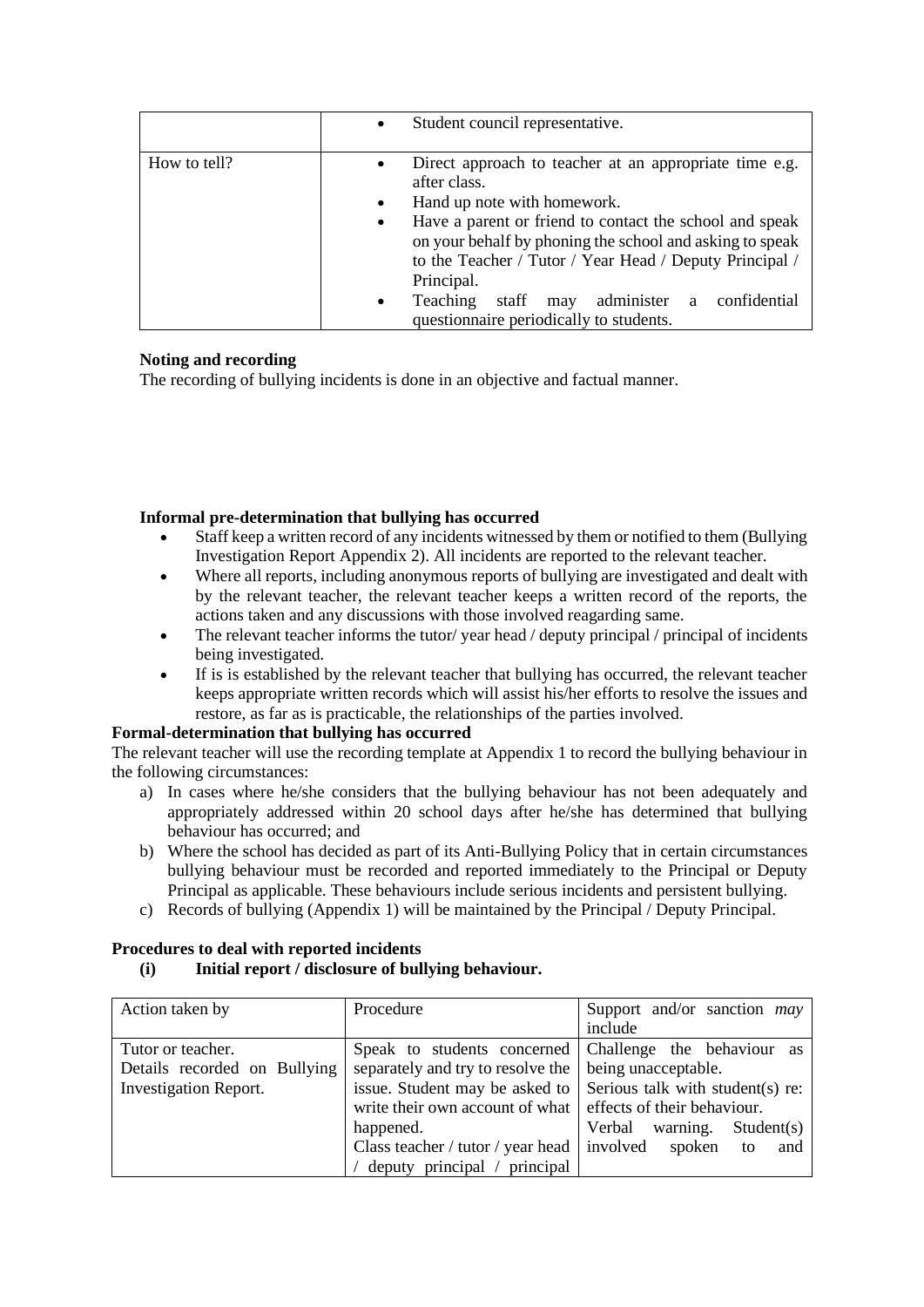| may follow up be speaking with    | procedures<br>sanctions<br>and |
|-----------------------------------|--------------------------------|
| the victim and bully, bystanders  | explained.                     |
| or others involved.               | Seek verbal agreement re:      |
| Parents may be contacted.         | future behaviour.              |
| Some situations can be resolved   | Outline a fair outcome if      |
| through facilitation by teacher / | appropriate: e.g. an apology,  |
| tutor / year head. This may       | return of property etc.        |
| involve bringing two parties      | Refer to pastoral care team.   |
| together to talk through the      |                                |
| implement<br>difficulty and       |                                |
| strategies for the future.        |                                |

# **(ii) Where bullying behaviour persists / serious incident of bullying.**

| Action taken by                                                                                                                                                                           | Procedure                                                                                                                                                                                                                                                                                                                                                                                       | Support and / or Sanction may                                                                                                                                                                                                                                                                                                                                                                                                                                                                                                                                          |
|-------------------------------------------------------------------------------------------------------------------------------------------------------------------------------------------|-------------------------------------------------------------------------------------------------------------------------------------------------------------------------------------------------------------------------------------------------------------------------------------------------------------------------------------------------------------------------------------------------|------------------------------------------------------------------------------------------------------------------------------------------------------------------------------------------------------------------------------------------------------------------------------------------------------------------------------------------------------------------------------------------------------------------------------------------------------------------------------------------------------------------------------------------------------------------------|
|                                                                                                                                                                                           |                                                                                                                                                                                                                                                                                                                                                                                                 | include                                                                                                                                                                                                                                                                                                                                                                                                                                                                                                                                                                |
| Class teacher / tutor / year<br>head / deputy principal<br>principal involved.<br>The incident may be referred<br>to the Board of Management<br>the discretion of the<br>at<br>Principal. | Incident investigated by the<br>teacher / year head.<br>Principal / Deputy Principal<br>informed.<br>Parents informed.<br>Interviews may be held.<br>Proceedings are recorded on<br>Incident<br>Report<br>Form<br>(Appendix 1).<br>Parents and student meet with<br>Deputy Principal / Principal.<br>Feedback to year head / tutor /<br>teacher.<br>A record of proceedings is<br>kept on file. | Serious talk with student with<br>regard to behaviour and future<br>behaviour.<br>Detention.<br>Meeting with parents.<br>Mediation.<br>Circle time.<br>Monitor future behaviour.<br>Referral to Child Psychologist<br>/ HSE Children and Family<br>Support Services / Garda<br>Juvenile Officer.<br>Contact with other support<br>agencies.<br>Detention / Suspension / other<br>agreed sanction from school's<br>Code of Behaviour.<br>Deputy<br>Principal<br>The<br>Principal may set conditions<br>regarding student's<br>future<br>behaviour.<br>Parental Support. |
|                                                                                                                                                                                           |                                                                                                                                                                                                                                                                                                                                                                                                 |                                                                                                                                                                                                                                                                                                                                                                                                                                                                                                                                                                        |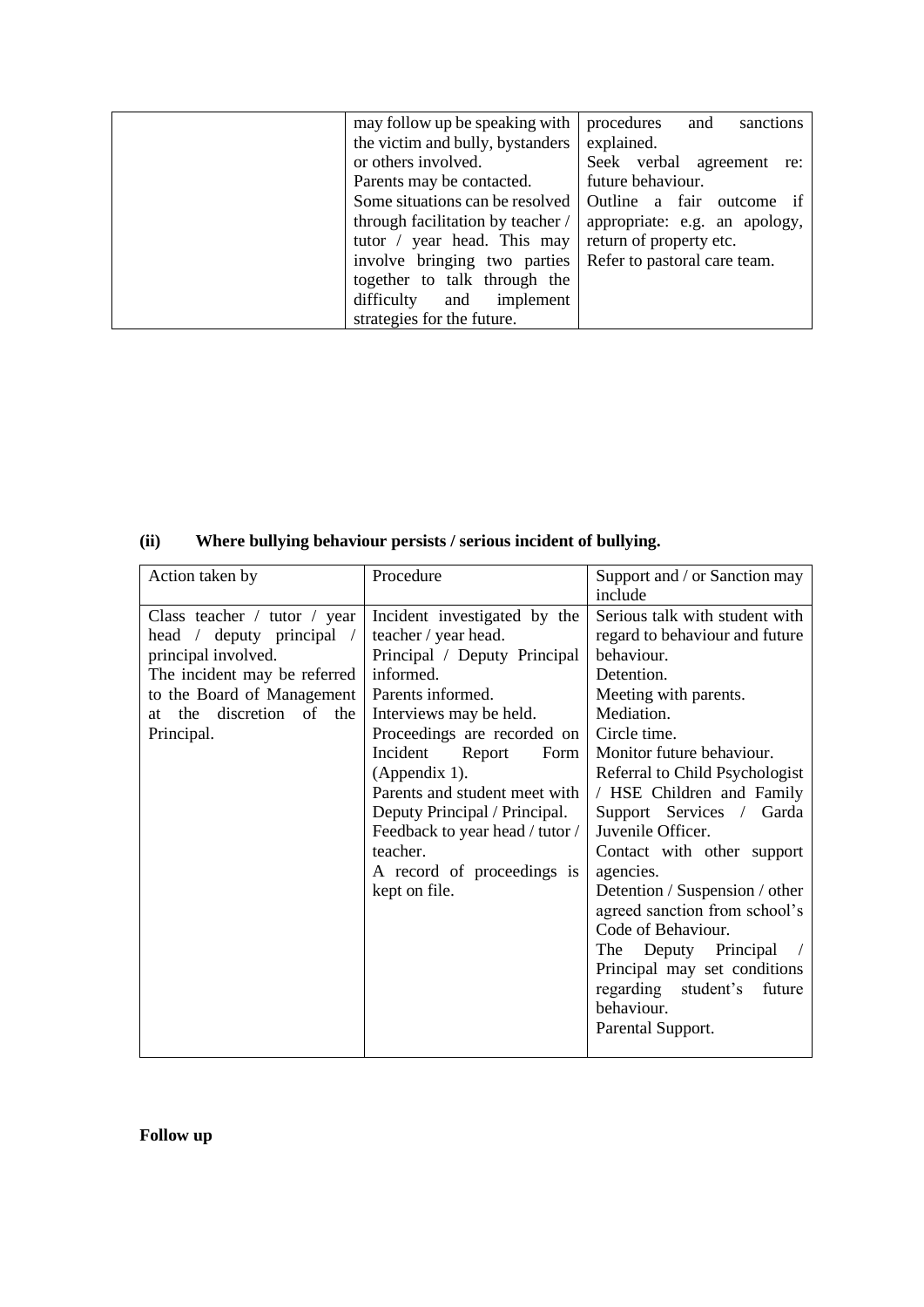• In determining whether a bullying case has been adequately and appropriately addressed the relevant teacher will, as part of his/her professional judgement, take the following factors into account:

-Whether the bullying behaviour has ceased;

-Whether any issues between the parties have been resolved as far as is practicable;

-Whether the relationships between the parties have been restored as far as is practicable;

-Any feedback received from the parties involved, their parent(s)/guardian(s) or the school Principal or Deputy Principal

- Follow-up meetings with the relevant parties involved may be arranged separately with a view to possibly bringing them together at a later date if the pupil who has been bullied is ready and agreeable.
- Where bullying behaviour continues the college will impose appropriate sanctions from the Code of Behaviour.
- In the event that a parent(s)/guardian(s) has exhausted the school's complaints procedures and is still not satisfied, the school will advise the parent(s)/guardian(s) of their right to make a complaint to the Ombudsman for Children.

# **Supports for Students Affected by Bullying**

The following programme of supports are used by the school:

- 1. Students who have been bullied are monitored and on a regular basis and regular communication takes place between the school and their parents. Counselling is also available to students who have been bullied. Students may also be given the opportunity to engage in esteem building activities, such as Leadership and Effective Communication workshops.
- 2. Students involved in bullying behaviour may need counselling to help them learn other ways of meeting their needs without violating the rights of others. Learning strategies are employed to enhance the feelings of self-worth and tutors and the pastoral care team assist these students on an ongoing basis.
- 3. Student who observe instances of bullying behaviour: It is made clear to all pupils that when they report incidents of bullying they are not telling tales but behaving responsibly. Students are encouraged to discuss these matters with tutors and teachers.

#### **Supervision and Monitoring of Pupils**

The Board of Management confirms that appropriate supervision and monitoring practices are in place to both prevent and deal with bullying behaviour and to facilitate early intervention where possible.

#### **Prevention of Harassment**

The Board of Management confirms that the school will, in accordance with its obligations under Equality Legislation, take all such steps that are reasonably practicable to prevent the sexual harassment of students or staff of the harassment of students or staff on any of the nine grounds specified i.e. gender including transgender, civil status, family status, sexual orientation, religion, age, disability, race and membership of the Traveller community.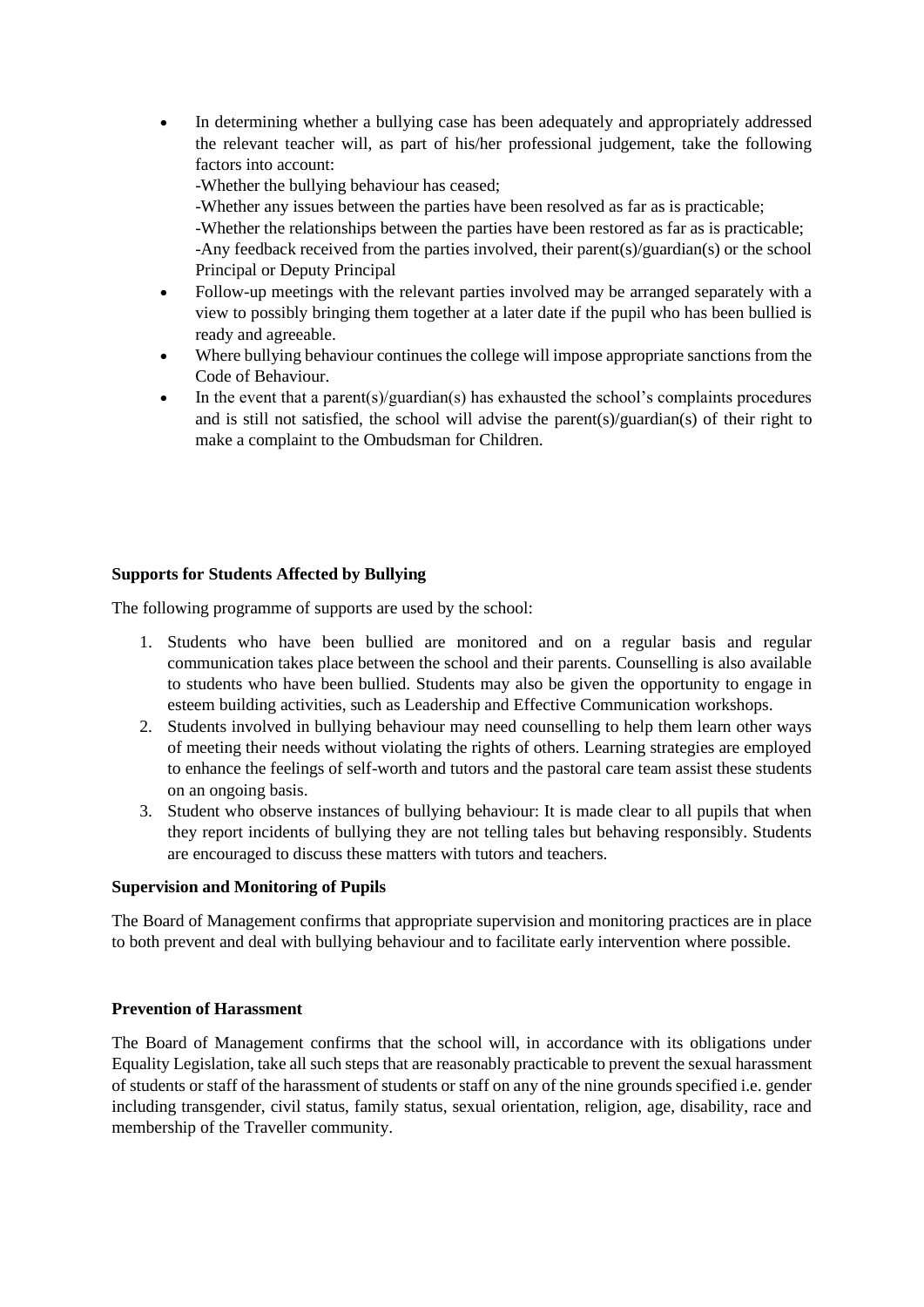# **Appendix 1**

# **Bullying Incident Report Form**

**1. Name of pupil being bullied and class group** 

Name:

Class:

**2. Name(s) and class(es) of pupil(s) engaged in bullying behaviour** 

| 3. <b>Source</b> of bullying concern (circle | 4. Location of incidents (circle relevant |
|----------------------------------------------|-------------------------------------------|
| relevant $box(es)$                           | box(es)                                   |
| Student concerned                            | Yard                                      |
| Other student                                | Classroom                                 |
| Parent                                       | Corridor                                  |
| Teacher                                      | <b>Toilets</b>                            |
| <b>SNA</b>                                   | School Bus                                |
| Other                                        |                                           |
|                                              |                                           |

5. Name of person(s) who reported the bullying concern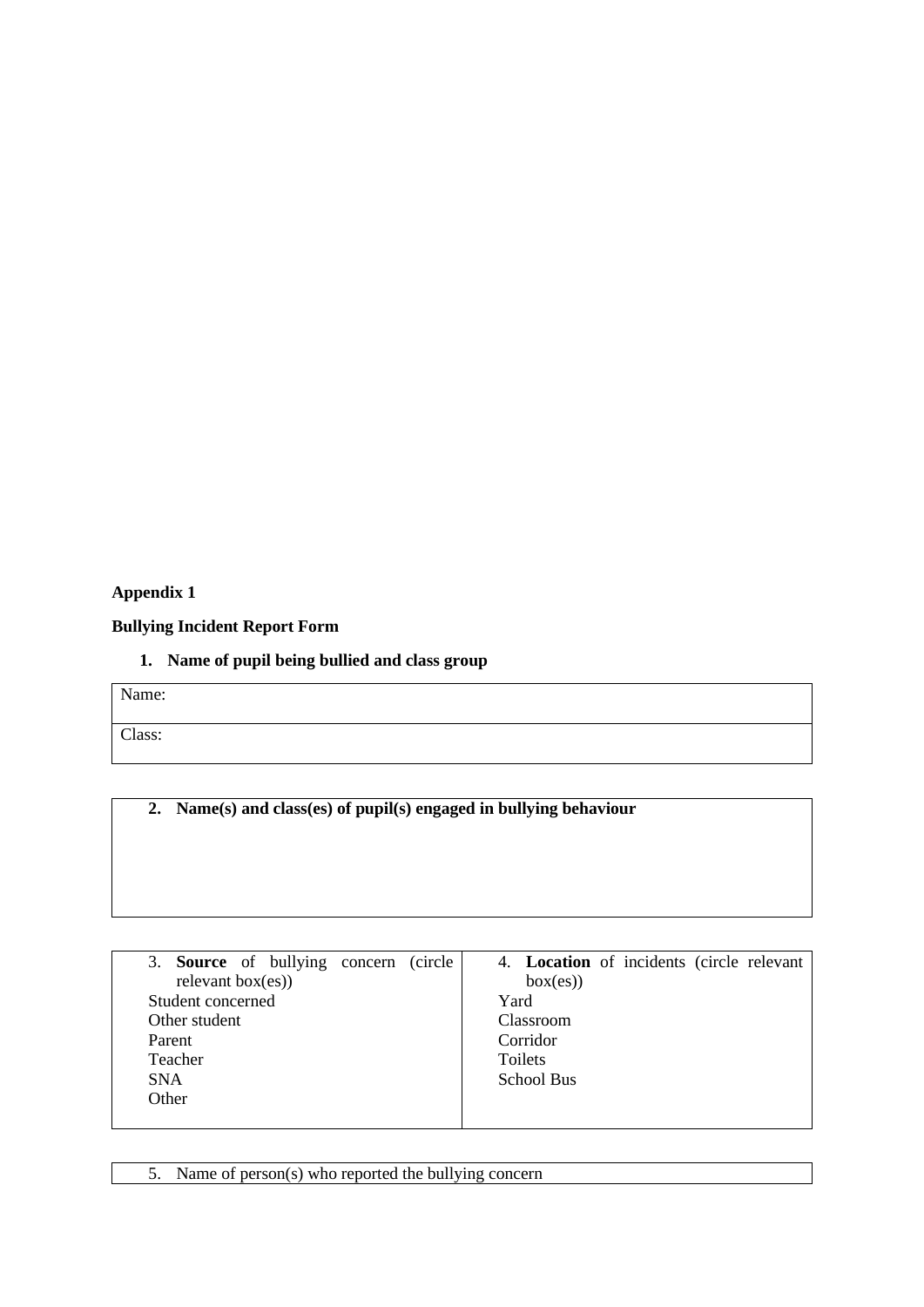6. Type of Bullying Behaviour (circle relevant box(es)) Physical Aggression Damage to Property Isolation / Exclusion Name Calling Cyber-bullying Intimidation Malicious Gossip Other (specify)

7. Where behaviour is regarded as identity-based bullying, indicate the relevant category: Homophobic Disability/SEN related Racist Membership of Traveller community Other

8. Brief description of bullying behaviour and its impact

9. Details of actions taken

Signed: \_\_\_\_\_\_\_\_\_\_\_\_\_\_\_\_\_\_\_\_\_\_\_\_\_\_\_\_ (Relevant teacher)

Date: \_\_\_\_\_\_\_\_\_\_\_\_\_\_\_\_\_\_\_\_\_\_\_\_\_\_\_\_\_\_

Date submitted to Principal / Deputy Principal: \_\_\_\_\_\_\_\_\_\_\_\_\_\_\_\_\_\_\_\_\_\_\_\_\_\_\_\_\_\_\_\_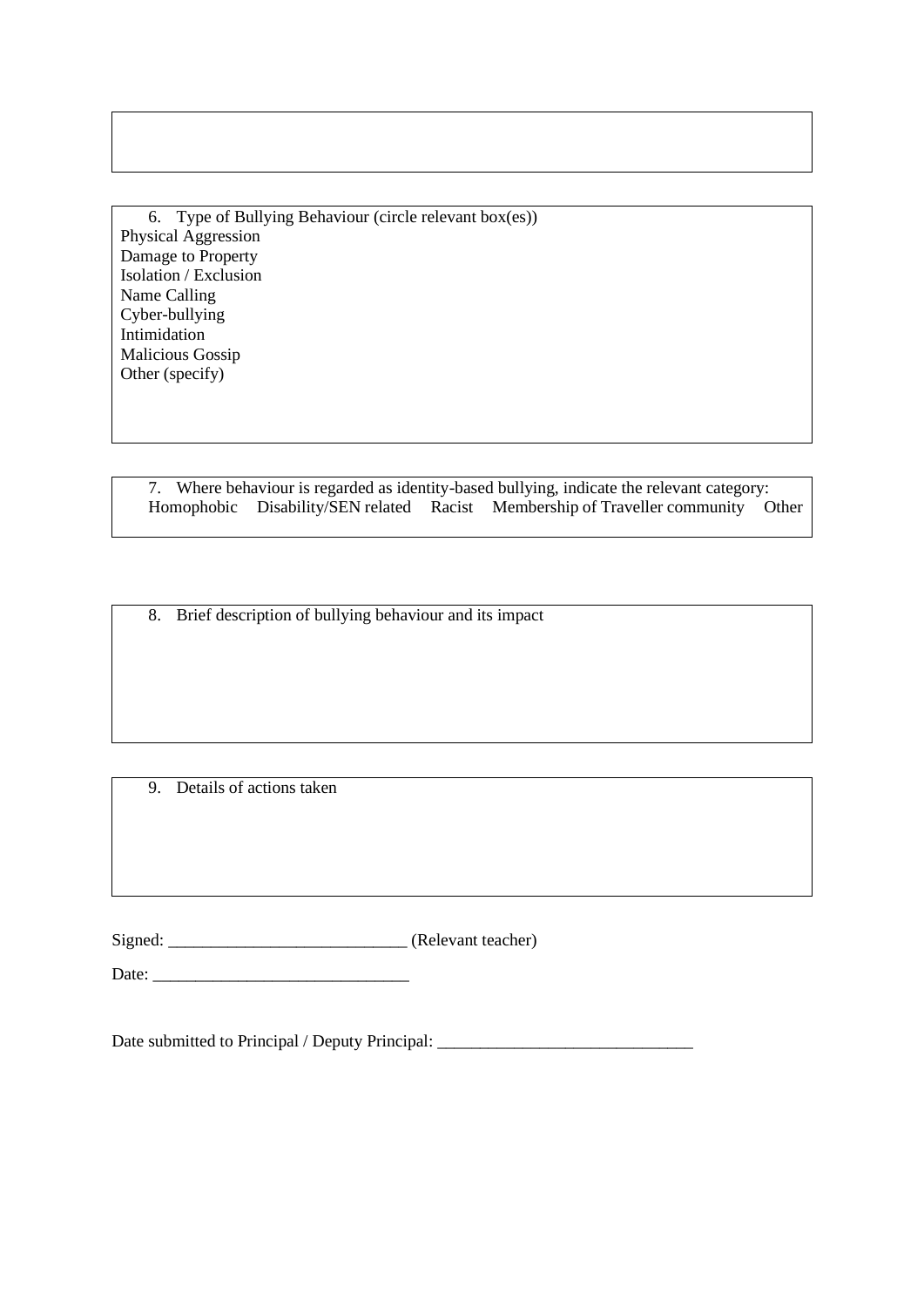# **Appendix 2**

# **Bullying Investigation Report Form**

Name(s) of student(s) bullied: Class:

Name(s)/Class(es) of those reported as engaging in bullying:

Name(s) of person(s) who reported bullying concerns:

Location:

What happened / type of bullying:

Witnesses:

Actions taken: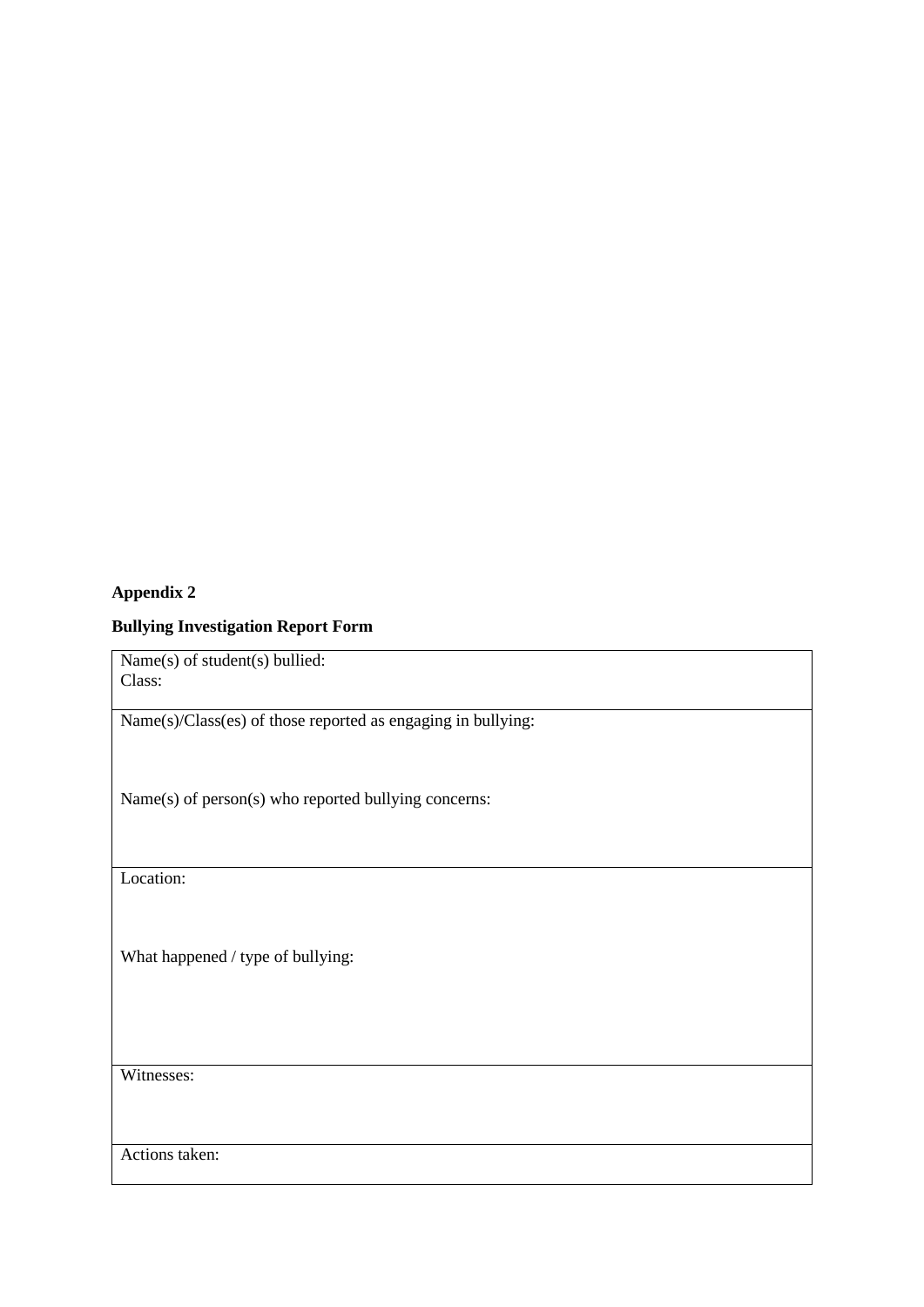| Signed: |
|---------|
|---------|

Date:

# **Appendix 3**

# **Building a Positive School Culture and Climate**

- Model respectful behaviour to all members of the school community at all times.
- Explicitly teach students what respectful language and respectful behaviour looks like, acts like, sounds like and feels like in class and around the school.
- Display key respect messages in classrooms, in assembly areas and around the school. Involve students in the development of these messages.
- Notice and acknowledge desired respectful behaviour by providing positive attention.
- Consistently tackle the use of discriminatory and derogatory language in the school this includes homophobic and racist language and language that is belittling of students with a disability of SEN.
- Give constructive feedback to students when respectful behaviour and respectful language are absent.
- Have a system of encouragement and rewards to promote desired behaviour and compliance with school rules and routines.
- Explicitly teach students about the appropriate use of social media.
- Positively encourage students to comply with the school rules on mobile phone and internet use.
- Follow up and follow through with students who ignore the rules.
- Actively promote the right of every member of the school community to be safe and secure in school.
- Actively involve parents and / or the Parents' Advisory Committee in awareness raising campaigns around social media.
- Highlight and explicitly teach school rules in student friendly language in the classroom.
- All staff can actively watch out for signs of bullying behaviour.
- Ensure there is adequate school yard / outdoor supervision.
- Support the establishment and work of student councils.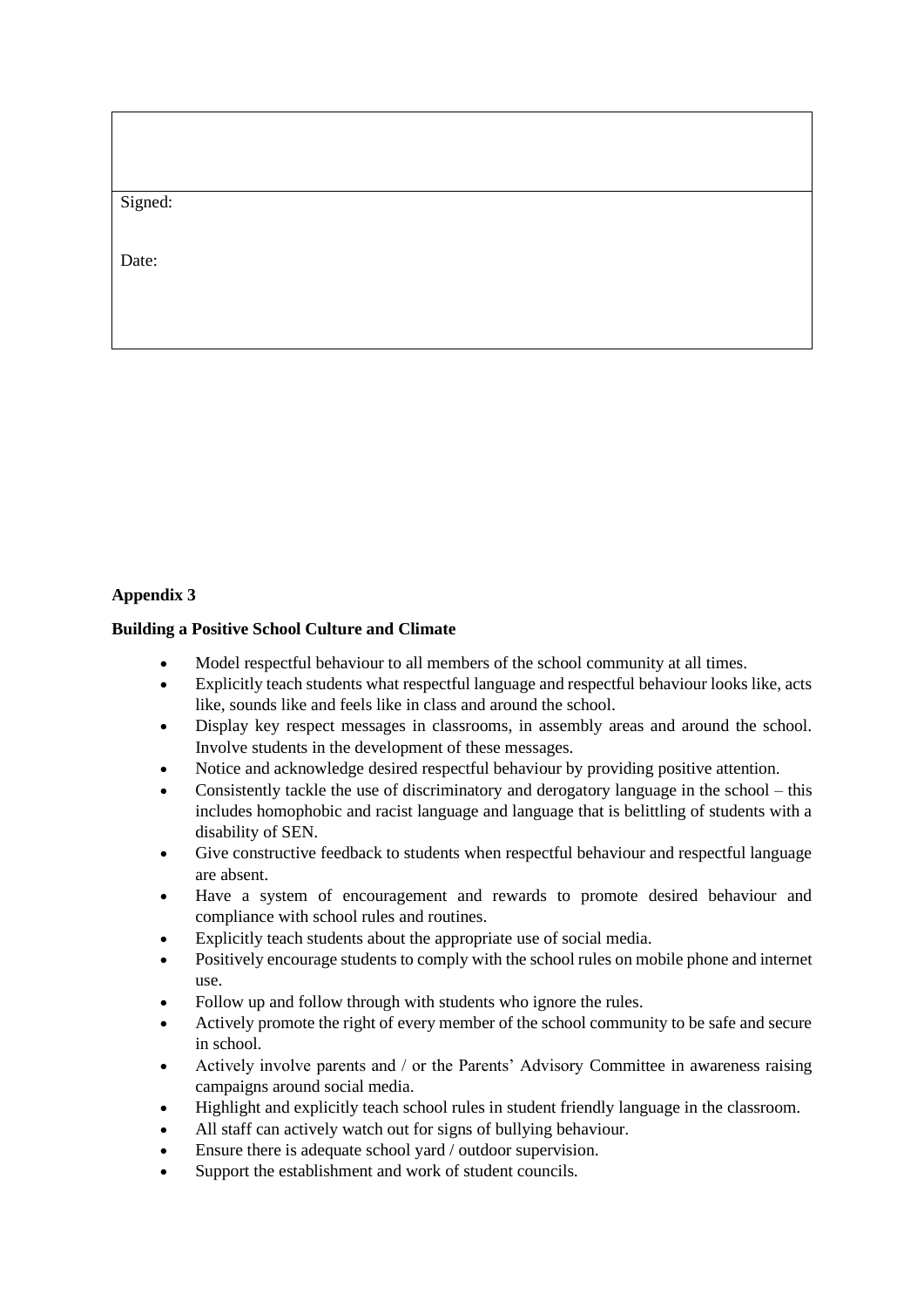# **Appendix 4**

# **Checklist for Annual Review of the Anti-Bullying Policy and its Implementation**

The Board of Management (the Board) must undertake an annual review of the school's anti-bullying policy and its implementation. The following checklist must be used for this purpose. The checklist is an aid to conducting this review and is not intended as an exhaustive list. In order to complete the checklist, an examination and review involving both quantitative and qualitative analysis, as appropriate across the various elements of the implementation of the school's anti-bullying policy will be required.

| Has the Board formally adopted an anti-bullying policy that fully complies with the<br>requirements of the Anti-Bullying Procedures for Primary and Post-Primary Schools?                                        |  |
|------------------------------------------------------------------------------------------------------------------------------------------------------------------------------------------------------------------|--|
| Has the Board published the policy on the school website and provided a copy to the parents'<br>association?                                                                                                     |  |
| Has the BOM ensured that the policy has been made available to school staff (including new<br>staff $)$ ?                                                                                                        |  |
| Is the Board satisfied that school staff are sufficiently familiar with the policy and procedures<br>to enable them to effectively and consistently apply the policy and procedures in their day to<br>day work? |  |
| Has the Board ensured that the policy has been adequately communicated to all pupils?                                                                                                                            |  |
| Has the policy documented the prevention and education strategies that the school applies?                                                                                                                       |  |
| Have all of the prevention and education strategies been implemented?                                                                                                                                            |  |
|                                                                                                                                                                                                                  |  |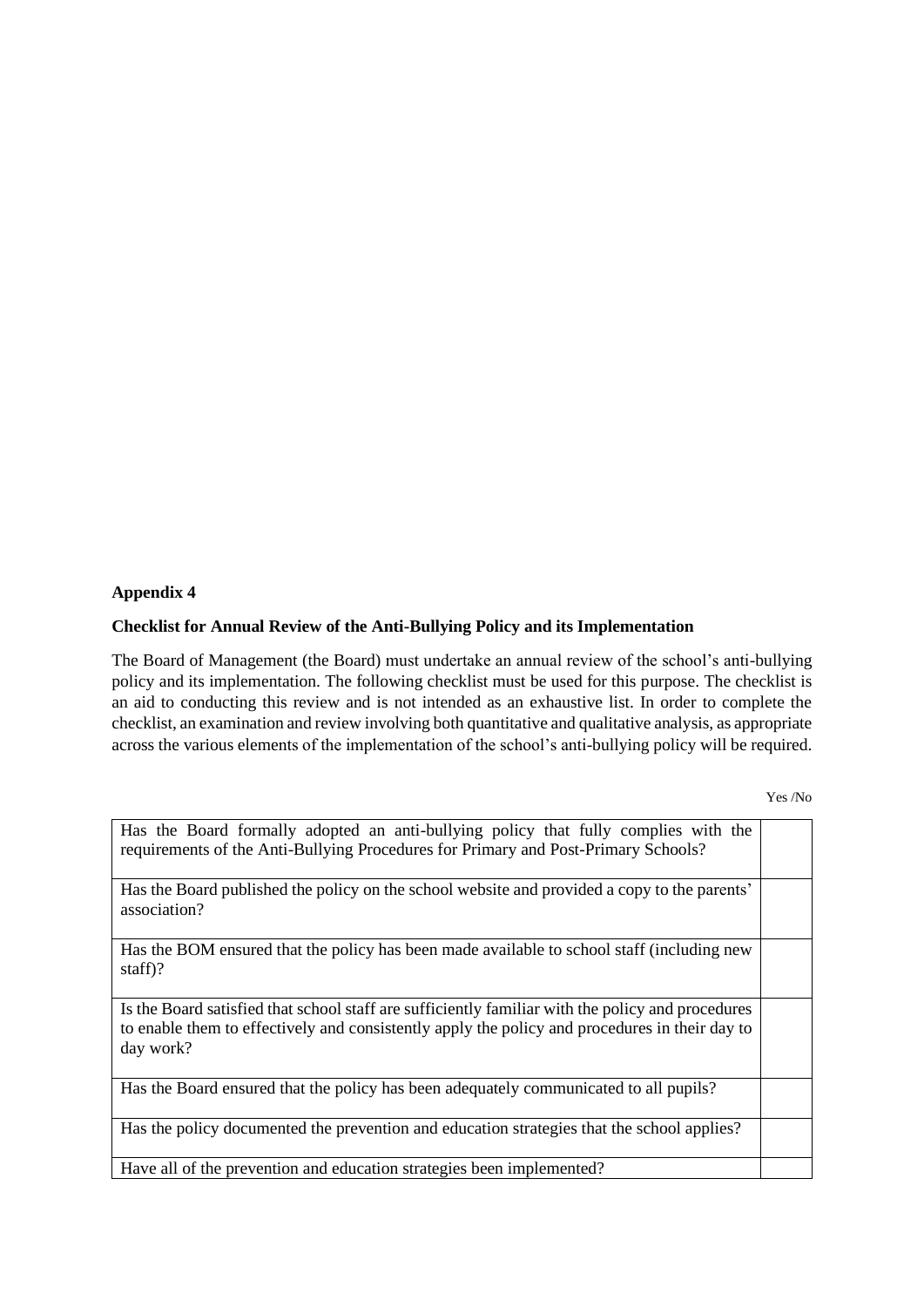Has the effectiveness of the prevention and education strategies that have been implemented been examined?

Is the Board satisfied that all teachers are recording and dealing with incidents in accordance with the policy?

Has the Board received and minuted the periodic summary reports of the Principal?

Has the Board discussed how well the school is handling all reports of bullying including those addressed at an early stage and not therefore included in the Principal's periodic report to the Board?

Has the Board received any complaints from parents regarding the school's handling of bullying incidents?

Have any parents withdrawn their child from the school citing dissatisfaction with the school's handling of a bullying situation?

Have the Ombudsman for Children investigations into the school's handling of a bullying case been initiated or completed?

Has the data available from cases reported to the Principal (by the bullying recording template) been analysed to identify any issues, trends or patterns in bullying behaviour? Has the Board identified any aspects of the school's policy and/or its implementation that require further improvement?

Has the Board put in place an action plan to address any areas for improvement?

Signed:  $\mathcal{P}_{at}$   $\mathcal{Q}_{avage}$  Date: 17/06/2021

Chairperson, Board of Management

Signed: Andrea Murphy Date: 17/06/2021

Principal